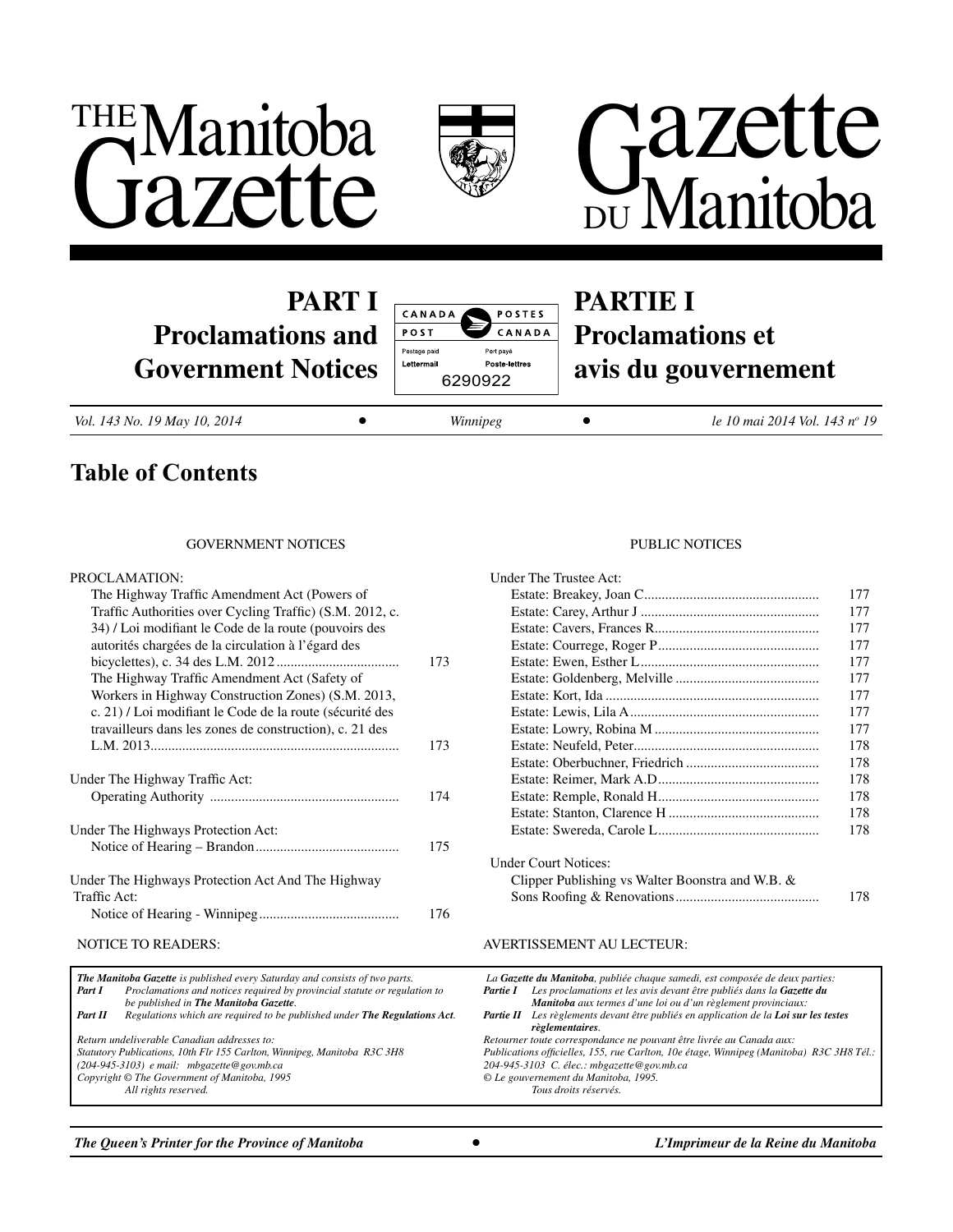| 05/10/2014 |  | The Manitoba Gazette |  | $143$ No.<br>Vol. |  | Gazette du Manitoba |  |
|------------|--|----------------------|--|-------------------|--|---------------------|--|
|------------|--|----------------------|--|-------------------|--|---------------------|--|

| Under The Garage Keepers Act: |
|-------------------------------|
|-------------------------------|

Auction........................................................................... 179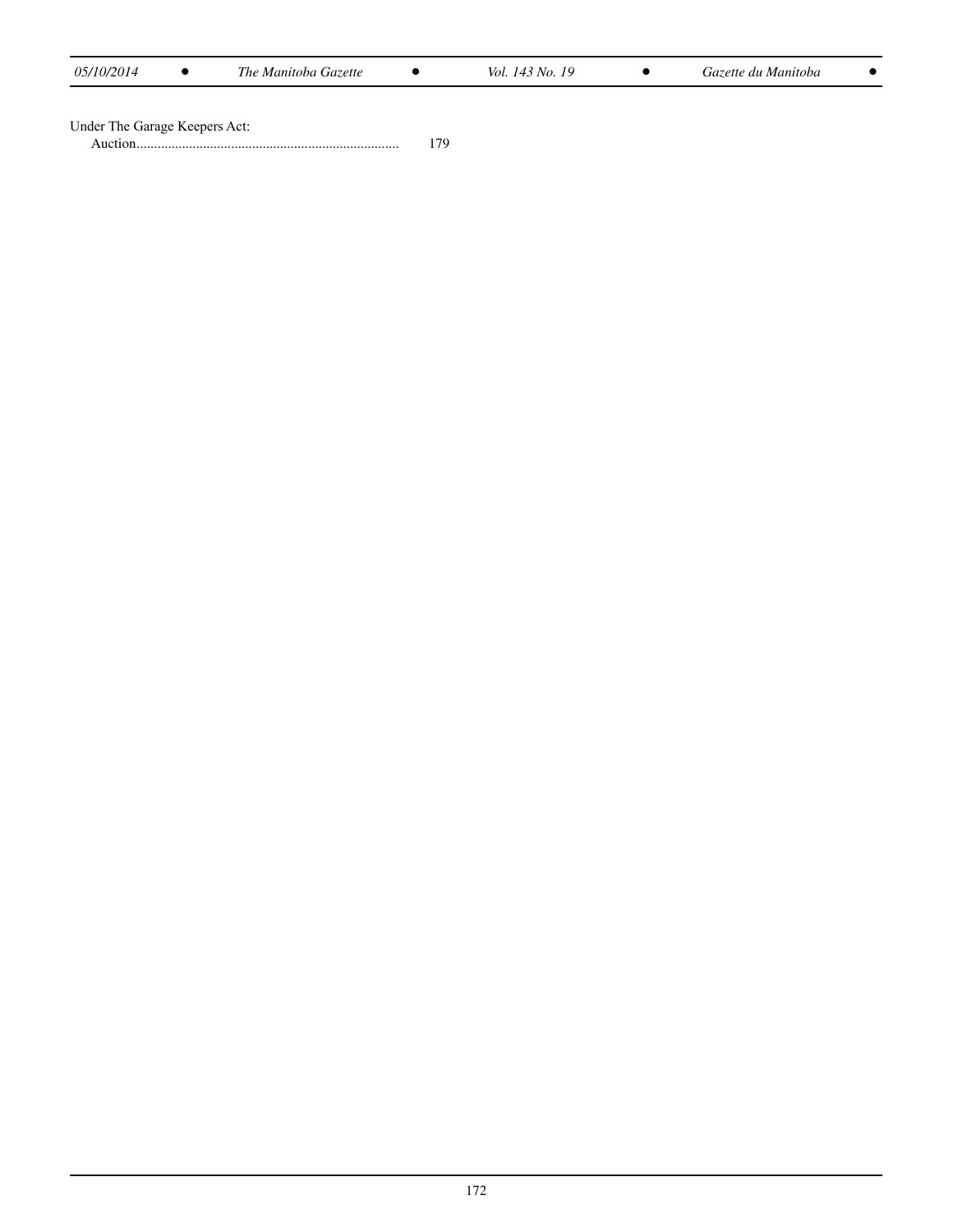**05/10/2014** ● The Manitoba Gazette ● Vol. 143 No. 19 ● Gazette du Manitoba ●

# **PROCLAMATION**

**The Highway Traffic Amendment Act (Powers of Traffic** Authorities over Cycling Traffic) (S.M. 2012, c. 34)

With the advice and consent of the Executive Council of Manitoba, we name May 1, 2014, as the day on which The Highway Traffic Amendment Act (Powers of Traffic Authorities over Cycling Traffic) (S.M. 2012, c. 34) comes into force.

> HIS HONOUR PHILIP S. LEE Lieutenant Governor of the Province of Manitoba Winnipeg, Manitoba April 16, 2014 Minister of Justice and Attorney General **ANDREW SWAN**

# The Highway Traffic Amendment Act (Safety of Workers in Highway Construction Zones) (S.M. 2013, c. 21)

With the advice and consent of the Executive Council of Manitoba, we name May 16, 2014, as the day on which The Highway Traffic Amendment Act (Safety of Workers in Highway Construction Zones) (S.M. 2013, c. 21) comes into force.

> HIS HONOUR PHILIP S. LEE Lieutenant Governor of the Province of Manitoba Winnipeg, Manitoba April 16, 2014 Minister of Justice and Attorney General **ANDREW SWAN**

Loi modifiant le Code de la route (pouvoirs des autorités chargées de la circulation à l'égard des bicyclettes), c. 34 des  $L.M. 2012$ 

Sur l'avis et avec le consentement du Conseil exécutif du Manitoba, nous fixons au 1<sup>er</sup> mai 2014 la date d'entrée en vigueur de la Loi modifiant le Code de la route (pouvoirs des autorités chargées de la circulation à l'égard des bicyclettes), c. 34 des L.M. 2012.

> PHILIP S. LEE. Lieutenant-gouverneur du Manitoba Winnipeg (Manitoba) Le 16 avril 2014 Le ministre de la Justice et procureur général, **ANDREW SWAN**

### Loi modifiant le Code de la route (sécurité des travailleurs dans les zones de construction), c. 21 des L.M. 2013

Sur l'avis et avec le consentement du Conseil exécutif du Manitoba, nous fixons au 16 mai 2014 la date d'entrée en vigueur de la Loi modifiant le Code de la route (sécurité des *travailleurs* dans les zones de construction), c. 21 des  $L.M. 2013$ .

> PHILIP S. LEE, Lieutenant-gouverneur du Manitoba Winnipeg (Manitoba) Le 16 avril 2014 Le ministre de la Justice et procureur général, **ANDREW SWAN**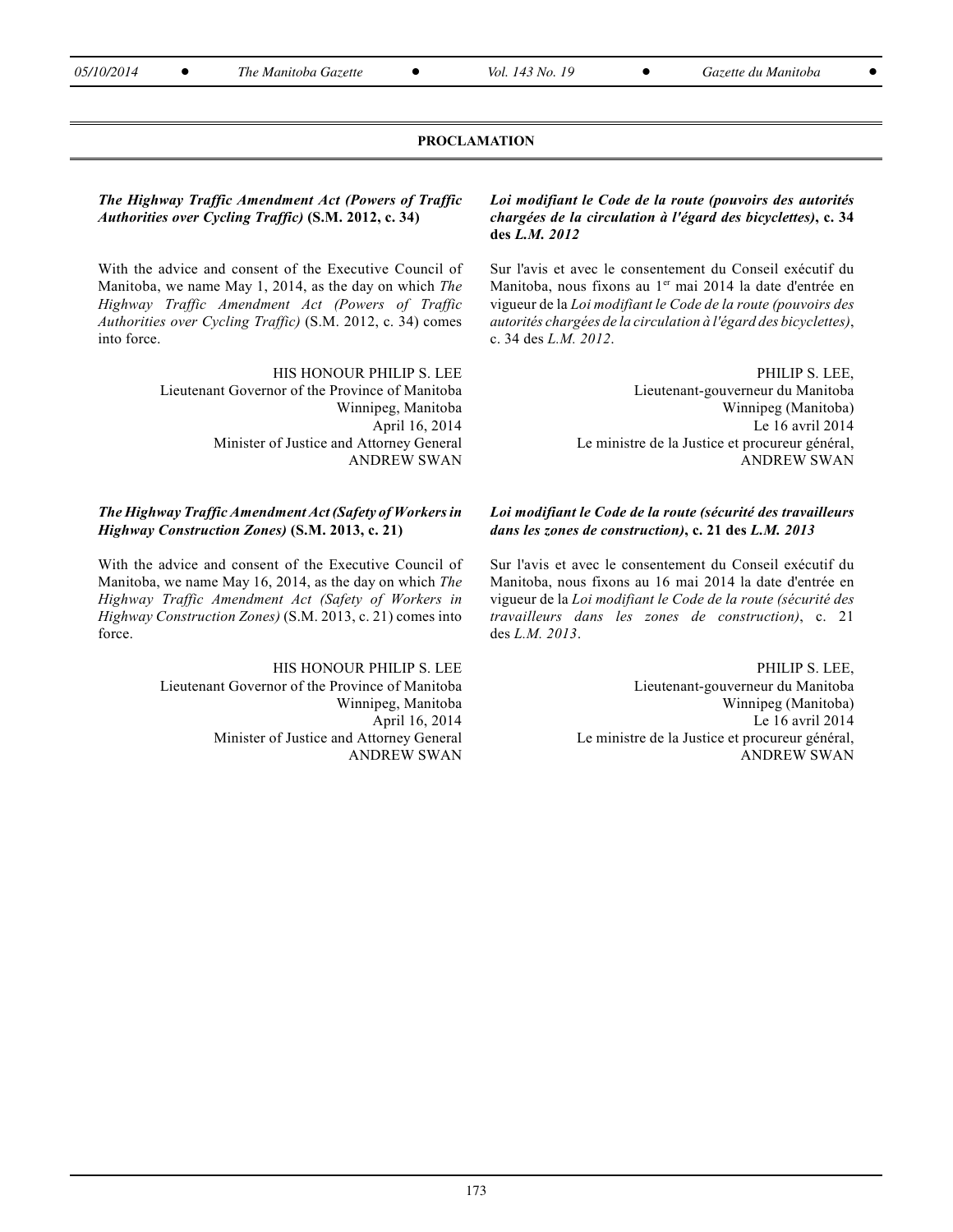| 05/10/2014<br>The Manitoba Gazette<br><i>Vol. 143 No. 1</i><br>Gazette du Manitoba |
|------------------------------------------------------------------------------------|
|------------------------------------------------------------------------------------|

### **UNDER THE HIGHWAY TRAFFIC ACT**

Take notice that the Motor Transport Board intends to grant the following operating authorities unless a Statement of Opposition to the application is filed with the Motor Transport Board, 200 – 301 Weston Street, Winnipeg, Manitoba, R3E 3H4 by 4:30 p.m., **May 30, 2014.**

# **DOCKET T05/14**

Jasveer Singh Ghogha N/A 3 – 75 Goldeye Crescent Thompson MB R8N 1L4

**Applicant Counsel or Representative**

Application for the Purchase of Certain Assets and Transfer of Inter-Municipal Livery operating authority currently held in the name of **Subash Chander Maini, Thompson, Manitoba**. If approved, the authority will read as follows:

#### **Intra-Provincial:**

Authorized to operate one (1) Inter-Municipal Livery to be based in Thompson, Manitoba.

#### **Restriction:**

All trips to originate and/or terminate in Thompson, Manitoba.

### **DOCKET T06/14**

| Applicant                   | <b>Counsel or Representative</b> |
|-----------------------------|----------------------------------|
| Wasiw Razzaq                | N/A                              |
| o/a Tulip Limousine Service |                                  |
| 201 – 175B River Road       |                                  |
| Thompson MB R8N 1L4         |                                  |

Application for the extension of Inter-Municipal Livery operating authority to add three (3) vehicles for a total of five (5) vehicles. The new authority will read as follows:

#### **Intra-Provincial:**

Authorized to operate one (1) Inter-Municipal Livery to be based in Thompson, Manitoba.

#### **Restriction:**

All trips to originate and/or terminate in Thompson, Manitoba.

#### **Intra-Provincial:**

Authorized to operate one (1) stretched limousine and one (1) executive vehicle to be based in Portage La Prairie, Manitoba.

#### **Restriction:**

1. The use of one (1) limousine to be a luxury sedan with an extended wheelbase, having a seating capacity of seven to ten (7- 10) persons including the driver.

2. The use of one (1) executive vehicle with a seating capacity of four to six (4-6) passengers.

3. All trips to be on a pre-arranged reservation basis only; and are not subject to the Tariff of Tolls for Transportation of Passengers by Inter-Municipal Liveries Regulation.

4. Excludes trips solely within the City of Winnipeg.

#### \*USER SUPPORT

Kevin Hoyle, Portage La Prairie MB Nutrs Pea Ltd., Portage La Prairie MB Sajan A. George, Portage La Prairie MB KFC, Portage La Prairie MB Winston Eastman, Portage La Prairie MB Jessica Letander, Portage La Prairie MB Kim Cairns, Portage La Prairie MB

Anyone wishing to oppose the granting of either of the above applications shall file a Statement of Opposition with the Motor Transport Board, 200 – 301 Weston Street, Winnipeg, Manitoba, R3E 3H4 before 4:30 P.M., **May 30, 2014**.

A fee of \$50.00 shall accompany the Statement of Opposition (**Entry Applications Only**).

All respondents will immediately receive from the Board a copy of the relevant application and supporting documents. All respondents may also file with the Motor Transport Board further statements and other documents, certified as true and correct, within 14 days of receipt of the copy of the application and supporting documents or, on or before **June 13, 2014** whichever is later.

|        | MANITOBA MOTOR TRANSPORT BOARD |
|--------|--------------------------------|
|        | Iris Murrell                   |
|        | Secretary                      |
|        | $200 - 301$ Weston Street      |
|        | Winnipeg, Manitoba             |
|        | <b>R3E 3H4</b>                 |
| 450-19 | 945-8912                       |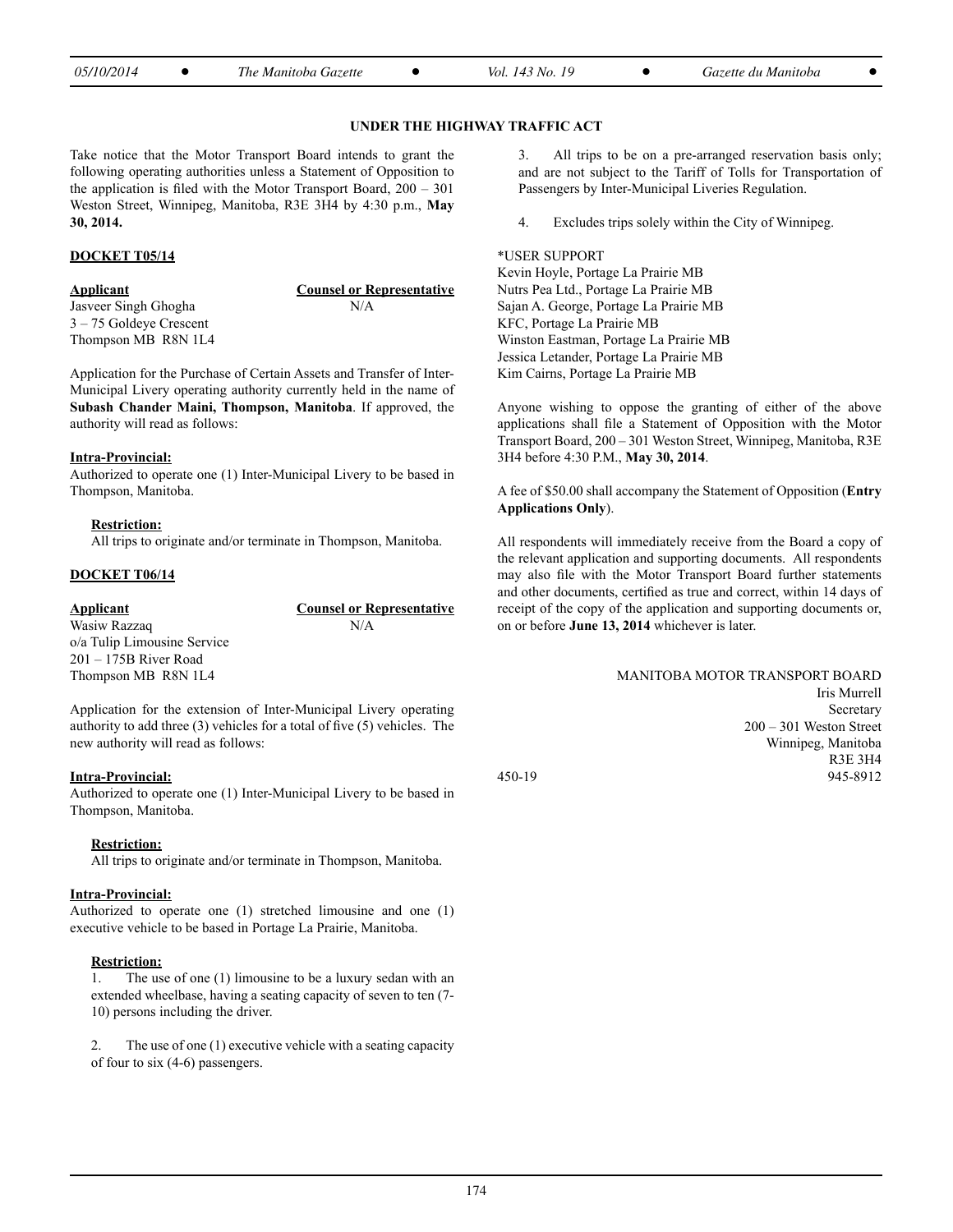| 05/10/2014 | m<br>Gazette<br>The Manitoba | 10<br>Vol.<br>$'$ 143 No. $\Box$ | Gazette du Manıtoba |  |
|------------|------------------------------|----------------------------------|---------------------|--|
|            |                              |                                  |                     |  |

# **UNDER THE HIGHWAYS PROTECTION ACT THE HIGHWAY TRAFFIC BOARD**

Notice is hereby given that a hearing of the Highway Traffic Board will be held on Wednesday, May 28, 2014 at 9:30 a.m. in Room B6, Brandon Provincial Building, 340 – 9th Street, Brandon, Manitoba.

# **PERMITS – PART I – SECTION 9 H.P.A. AND PART III – SECTION 17 H.P.A.**

# **4/083/057/C/14 – MARTIN & ELIZABETH NEUHOFER**

Application to Change the Use of Access Driveway (Agricultural to Residential) onto P.T.H. No. 83, N.W.¼ 16-23-28W, R.M. of Shellmouth-Boulton.

# **3/010/059/B/14 – RALPH CLARK & JOCELYN LEGAULT-CLARK**

Application for Dwelling Addition & Garage (Residential) adjacent to P.T.H. No. 10, Lot 2, Plan 39539 & Lot 38, Plan 672, S.W.¼ 18- 19-18W, R.M. of Park (Onanole).

## **3/002/063/AC/14 – ANTELOPE LAND SERVICES LTD. o/b/o RED RIVER OIL INC.**

Application to Widen & Change the Use of Access Driveway to Joint Use (Agricultural/Other) onto P.T.H. No. 2, S.W.¼ 21-7-29W, R.M. of Pipestone.

# **5/010/065/A/14 – BENJAMIN & KERRI LAJAMBE**

Application for Access Driveway (Residential) adjacent to P.T.H. No. 10, Parcels C & D, Plan 55266, N.W.¼ 22-57-26W, Unorganized Territory, The Pas Electoral Division.

# **3/002/068/AB/14 – 1059945 ALBERTA INC.**

Application for Pump Island on Concrete Apron c/w Canopy & Access Driveway onto 4th Street (Commercial) adjacent to P.T.H. No. 2, Lots 6-8, Block 33, Plan 860, N.W.¼ 9-7-27W, R.M. of Pipestone (Reston).

# **3/002/020/S/14 – 1059945 ALBERTA INC.**

Application for On-Premises Sign (Commercial) adjacent to P.T.H. No. 2, Lots 6-8, Block 33, Plan 860, N.W.¼ 9-7-27W, R.M. of Pipestone (Reston).

# **4/083/071/A/14 – MIKE DERKACH**

Application to Widen Access Driveway (Agricultural) onto P.T.H. No. 83, N.E.¼ 9-22-28W, R.M. of Shellmouth-Boulton.

The Highway Traffic Board will be prepared to consider all submissions, written or oral, on the above applications by contacting the Secretary prior to or at the hearing.

Iris Murrell, Secretary THE HIGHWAY TRAFFIC BOARD 200 – 301 Weston Street Winnipeg MB R3E 3H4 451-19 Phone: (204) 945-8912

.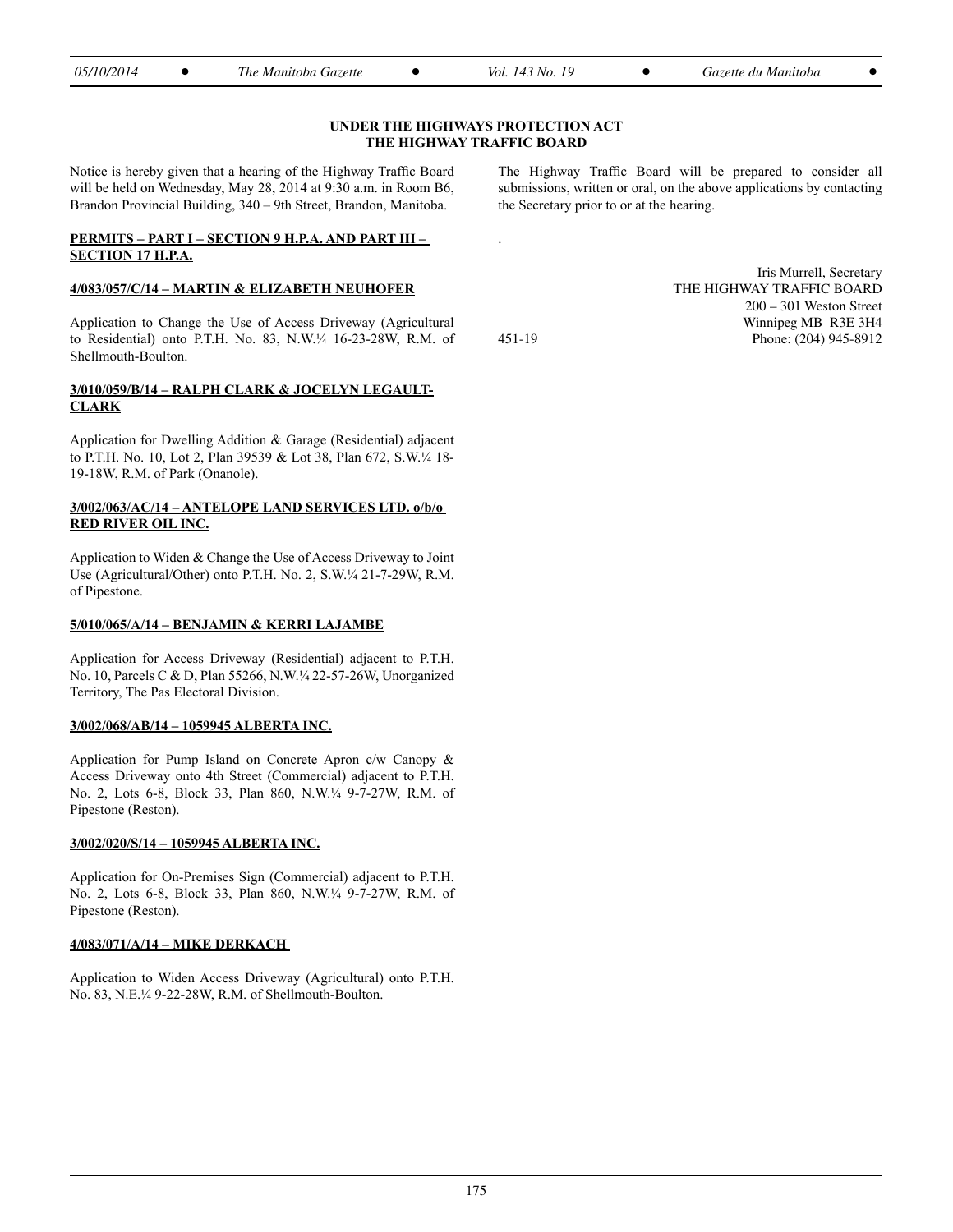| 05/10/2014 | The Manitoba Gazette | Vol.<br>$'$ 143 No. $\Box$ | Gazette du Manitoba |  |
|------------|----------------------|----------------------------|---------------------|--|
|            |                      |                            |                     |  |

#### **UNDER THE HIGHWAYS PROTECTION ACT AND THE HIGHWAY TRAFFIC ACT THE HIGHWAY TRAFFIC BOARD**

Notice is hereby given that a hearing of the Highway Traffic Board will be held on Tuesday, May 27, 2014 at 10:00 a.m. in Room 204- 301 Weston Street, Winnipeg, Manitoba.

# **PERMITS – PART I – SECTION 9 H.P.A. AND PART III – SECTION 17 H.P.A.**

# **1/001/013/S/14 – SLEEP SUITE MOTEL INC.**

Application for Off-Premises Sign (Commercial) adjacent to P.T.H. No. 1 (Service Road), L.S. 1, S.E.¼ 19-8-9E, R.M. of Reynolds.

# **1/001/014/S/14 – ABLE SIGNS o/b/o HARLEY DAVIDSON MOTOR CYCLES**

Application for Off-Premises Sign (Commercial) adjacent to P.T.H. No. 1 (Service Road), S.W.¼ 26-9-5E, R.M. of Tache.

#### **2/008/015/S/14 – EDMUND & LUDMILLA SCHELL**

Application for Off-Premises Sign (Commercial) adjacent to P.T.H. No. 8, N.W.¼ 9-24-4E, R.M. of Bifrost.

#### **2/008/016/S/14 – EDMUND & LUDMILLA SCHELL**

Application for Off-Premises Sign (Commercial) adjacent to P.T.H. No. 8, L.S. 1, S.E.¼ 17-24-4E, R.M. of Bifrost.

# **1/011/066/B/14 – MICHAEL ARPIN**

Application for Swing Gate & Metal Fence (Residential) adjacent to P.T.H. No. 11, N.E.¼ 21-16-11E, R.M. of Lac du Bonnet.

# **1/089/067/A/14 – STEVE SEMENIUK**

Application for Access Driveway (Residential) onto P.T.H. No. 89, SP Lot 3, Plan 17136, N.W.¼ 31-1-12E, R.M. of Piney (Piney).

#### **2/008/069/B/14 – RONALD & PATRICIA NUSPL**

Application for Seasonal Vegetable Stand & Parking Area (Agricultural) adjacent to P.T.H. No. 8, S.W.¼ 5-18-4E, R.M. of Gimli.

# **1/008/070/AB/14 – WILSON ALMEIDA**

Application for Dwelling, Shed, Septic Tank, Well and Access Driveway onto Northumberland Road (Residential) adjacent to P.T.H. No. 8 (Service Road), Lot 34, R.L. 36 & 37, Parish of St. Paul, R.M. of West St. Paul.

#### **SPEED ZONES – PART IV – SECTIONS 97 & 98 H.T.A.**

#### **30000-S – CITY OF WINNIPEG**

Consideration to be given to reduce the speed zone from 70 km/h to 60 km/h on a portion of Pandora Avenue East between Redonda Avenue and Ravenhurst Street, City of Winnipeg.

The Highway Traffic Board will be prepared to consider all submissions, written or oral, on the above applications by contacting the Secretary prior to or at the hearing.

2296-53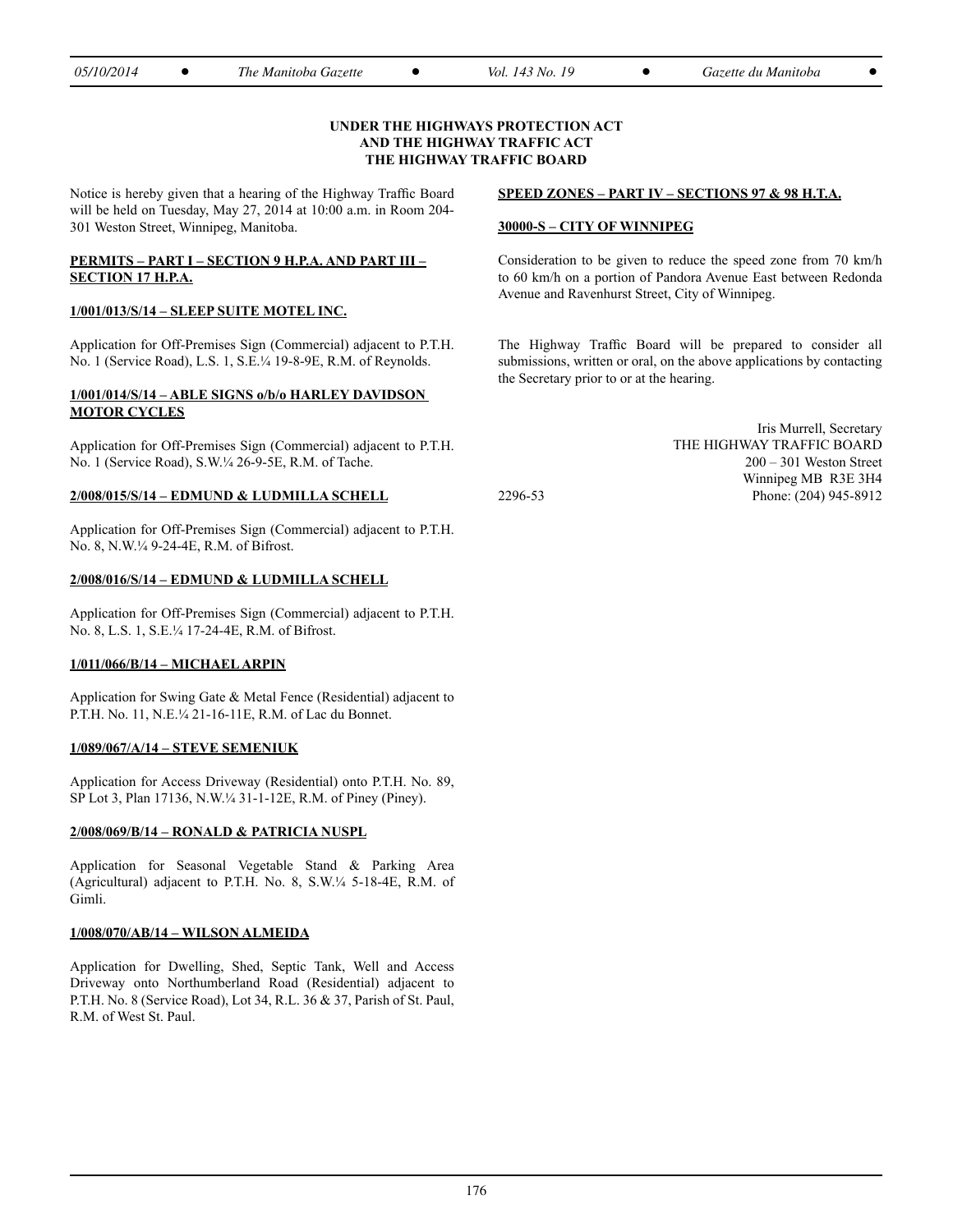|--|--|--|--|

*05/10/2014* <sup>l</sup> *The Manitoba Gazette* <sup>l</sup> *Vol. 143 No. 19* <sup>l</sup> *Gazette du Manitoba* <sup>l</sup>

#### **PUBLIC NOTICES**

#### **UNDER THE TRUSTEE ACT**

In the matter of the Estate of JOAN CATHERINE BREAKEY, Late of the City of Winnipeg, in the Province of Manitoba, Deceased:

All claims against the above Estate, duly verified by Statutory Declaration, must be filed with the undersigned at 200 - 1630 Ness Avenue, Winnipeg, Manitoba, R3J 3X1, on or before the 23rd day of June, 2014.

Dated at Winnipeg, in Manitoba, this 28th day of April, 2014.

McROBERTS LAW OFFICE LLP Attention: G. Alex Cudney

SELBY LAW OFFICE

440-19 Solicitor for the Executors

In the matter of the Estate of ARTHUR JAMES CAREY, Late of the Town of Boissevain, in the Province of Manitoba, Retired Farmer, Deceased:

All claims against the above Estate must be sent to the undersigned at 363 10th Street Brandon, Manitoba R7A 4E9 on or before the 28th day of May, 2014.

Dated at Brandon in Manitoba, this 15th day of April, 2014 ROY JOHNSTON TDS LLP Solicitors for Margaret Carey, Ronald Carey, 458-19 & Maxine Graham

In the matter of the Estate of FRANCES RACHEL CAVERS, Late of the Town of Pilot Mound, in the Province of Manitoba, Retired Resource Co-Ordinator, Deceased:

All claims against the above Estate, duly verified by Statutory Declaration, must be forwarded to the offices of the undersigned at P.O. Box 279, Manitou, Manitoba, R0G 1G0, within thirty days of the publication of this Notice.

Dated at the Town of Manitou, in Manitoba, this 24th day of April, 2014.

|        | SELBY LAW OFFICE             |
|--------|------------------------------|
| 441-19 | Solicitors for the Executors |

En ce que concerne la succession de feu ROGER PIERRE COURREGE, anciennement de Winnipeg, Manitoba, retraité et décédé en France le 7 mars 2014 :

Toutes réclamations contre la succession ci-haut mentionnée doivent être déposées à l'etude des soussignés, au 247, boulevard Provencher, Saint-Boniface, Manitoba R2H 0G6, le ou avant le 10 juin 2014 de sorte qu'après cette date l'actif de ladite succession sera remis aux héritiers en tenant compte seulement des réclamations dont l'exécutrice aura été notifiées.

Fait à Winnipeg, Manitoba, ce 25ième jour d'avril 2014.

|        | CABINET D'AVOCATS R.E. TEFFAINE, Q.C. / c.r. |
|--------|----------------------------------------------|
|        | Law Corporation                              |
| 442-19 | Procureurs de la succession                  |

In the matter of the Estate of ESTHER LYNN EWEN, Late of the City of Dauphin, in the Province of Manitoba, Deceased:

All claims against the above Estate, duly verified by Statutory Declaration, must be sent to the undersigned at P.O. Box 551, Dauphin, Manitoba, R7N 2V4, on or before the 9th day of June, 2014, after which date, the Estate will be distributed having regard only to claims of which the Executor then has notice.

Dated at the City of Dauphin, in the Province of Manitoba, this 24th day of April, 2014. JOHNSTON & COMPANY

| JOHNSTON & COMPANY         |
|----------------------------|
| J Douglas Deans            |
| Solicitor for the Executor |
|                            |

In the matter of the Estate of MELVILLE GOLDENBERG, Late of the City of Winnipeg in Manitoba, Deceased:

All claims against the above Estate duly verified by Statutory Declaration must be filed with the undersigned at their offices, 201 Portage Avenue, Suite 2200, Winnipeg MB R3B 3L3, on or before 7th day of June, 2014.

|        | Dated at Winnipeg, in Manitoba, this 25th day of April, 2014. |
|--------|---------------------------------------------------------------|
|        | THOMPSON DORFMAN SWEATMAN LLP                                 |
|        | Solicitors for the Executors                                  |
|        | Attention: Peter Sim                                          |
| 444-19 | $(204-934-2565)$                                              |

In the matter of the Estate of IDA KORT, Late of the Town of Stonewall, in Manitoba, Deceased:

All claims against the above Estate, duly verified by Statutory Declaration, must be filed with the undersigned at their offices, P.O. Box 1400, Stonewall, Manitoba, R0C 2Z0 on or before the 2nd day of June, 2014.

Dated at Stonewall, Manitoba this 22nd day of April, 2014. GRANTHAM LAW OFFICES

| 445-19 | Solicitor for the Executors |
|--------|-----------------------------|
|        |                             |

In the matter of the Estate of LILA ANNE LEWIS, Late of the City of Winnipeg, in the Province of Manitoba, Deceased:

All claims against the above Estate, duly verified by Statutory Declaration, must be filed with the undersigned at their offices, 201 - 3111 Portage Avenue, Winnipeg, Manitoba, R3K 0W4, on or before the 4th day of July, 2014.

Dated at Winnipeg, in Manitoba, this 3rd day of May, 2014.

|        | <b>HOOK &amp; SMITH</b>     |
|--------|-----------------------------|
|        | Solicitors for the Executor |
| 453-19 | Attn: Geoffrey B. Toews     |

In the matter of the Estate of ROBINA MARGARET LOWRY, Late of the Town of Swan River, in Manitoba, Deceased:

All claims against the above Estate, duly verified by Statutory Declaration, must be filed with the undersigned at their offices, 114- 5th Ave North, Swan River, MB, R0L 1Z0, on or before June 20, 2014.

Dated at Swan River, Manitoba, this 14th day of April, 2014.

|        |  | <b>OAKES LAW OFFICE</b>    |
|--------|--|----------------------------|
|        |  | Solicitor for the Executor |
| 454-19 |  | Laurie A. E. Oakes         |
|        |  |                            |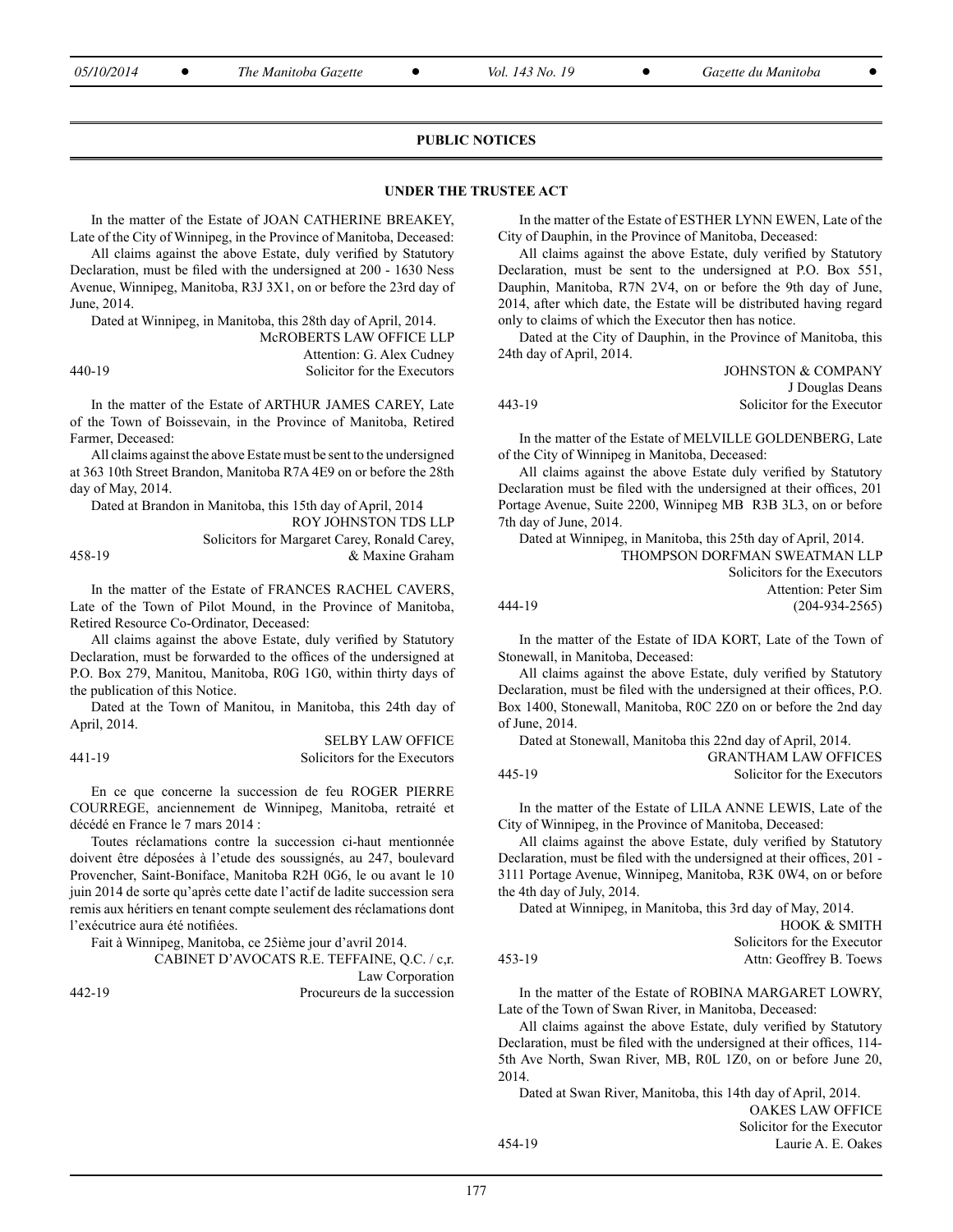| <i>05/10/2014</i><br>The Manitoba Gazette |  | Vol. 143 No. 19 |  | Gazette du Manitoba |  |
|-------------------------------------------|--|-----------------|--|---------------------|--|
|-------------------------------------------|--|-----------------|--|---------------------|--|

In the matter of the Estate of PETER NEUFELD Late of the City of Winnipeg, in Manitoba, Deceased:

All claims against the above Estate, duly verified by Statutory Declaration, must be filed with the undersigned at 304-2265 Pembina Highway, Winnipeg, Manitoba, R3T 5J3, on or before the 1st day of June, 2014.

Dated at Winnipeg, in Manitoba, this 1st day of May, 2014. BENNELL LAW CORPORATION Randolph A. Bennell 446-19 Solicitor for the Executrix

In the matter of the Estate of FRIEDRICH (aka FRED or FRITZ) OBERBUCHNER, Late of the City of Winnipeg, in the Province of Manitoba, Deceased:

All claims against the above Estate, duly verified by Statutory Declaration, must be filed with the undersigned at their offices, 2131 Henderson Highway, Winnipeg, Manitoba, R2G 1P8, on or before the 10th day of June, 2014.

Dated at Winnipeg, Manitoba, this 30th day of April, 2014 .

RATUSKI LAW OFFICE Solicitors for the Executor 455-19 Attention: Arlene S. Ratuski

In the matter of the Estate of MARK ALEN DEAN REIMER Late of the City of Winnipeg, in the Province of Manitoba, Deceased:

All claims against the above Estate duly verified by Statutory Declaration must be filed with the undersigned at 202-1555 St. Mary's Road, Winnipeg, Manitoba, R2M 3W2 on or before the 7th day of June, 2014.

Dated at Winnipeg, Manitoba, this 24th day of April, 2014. David L. Wood - Solicitor for the Estate Solicitor for the Estate Robertson Shypit Soble Wood, 456-19 Attorneys-at-Law

In the matter of the Estate of RONALD HENRY REMPLE, Late of the City of Winnipeg, in the Province of Manitoba, Retired, Deceased:

Take notice that all claims against the Estate of the above Deceased, must be filed with the undersigned, at their office at 1864 Portage Avenue, Winnipeg, Manitoba, R3J 0H2, on or before the 10th day of June, 2014, after which date the Estate will be distributed having regard only to claims of which the Executor then has notice.

Dated at Winnipeg, Manitoba, this 23rd day of April, 2014. CHAPMAN GODDARD KAGAN

447-19 Solicitors for the Estate.

In the matter of the Estate of CLARENCE HARRISON STANTON, Late of the Postal District of Treherne, in Manitoba, Deceased:

All claims against the above Estate, duly verified by Statutory Declaration, must be filed with the undersigned at 175 Broadway Street, P.O. 450, Treherne, Manitoba, R0G 2V0, within thirty (30) days of the date of this publication.

Dated at the Town of Treherne, in Manitoba this 30th day of April, 2014.

#### McCULLOCH MOONEY JOHNSTON LLP Attention: Robert H. McCulloch 459-19 Solicitors for the Executors

In the matter of the Estate of CAROLE LYNN SWEREDA, Late of the Town of Carman, in Manitoba, Deceased:

All claims against the above Estate, duly verified by Statutory Declaration, must be filed with the undersigned at 114 Main Street South, P.O. 1670, Carman, Manitoba, R0G 0J0, within thirty (30) days of the date of this publication.

Dated at the Town of Carman, in Manitoba this 25th day of April, 2014.

McCULLOCH MOONEY JOHNSTON LLP Attention: Thomas R. Mooney 448-19 Solicitors for the Administrator

#### **UNDER COURT NOTICES**

#### **Clipper Publishing Corp. vs. Walter Boonstra and W.B. & Sons Roofing & Renovations Queen's Bench File No.: SC 12-13-02357**

| Amount realized under Writ of Seizure and Sale | \$1.755.36 |
|------------------------------------------------|------------|
|                                                | \$59.75    |
|                                                | \$31.88    |
|                                                | \$0.00     |
| Winnipeg, April 23, 2014                       |            |

SANDY WHITEFORD Sheriff 449-19 Winnipeg Judicial Centre